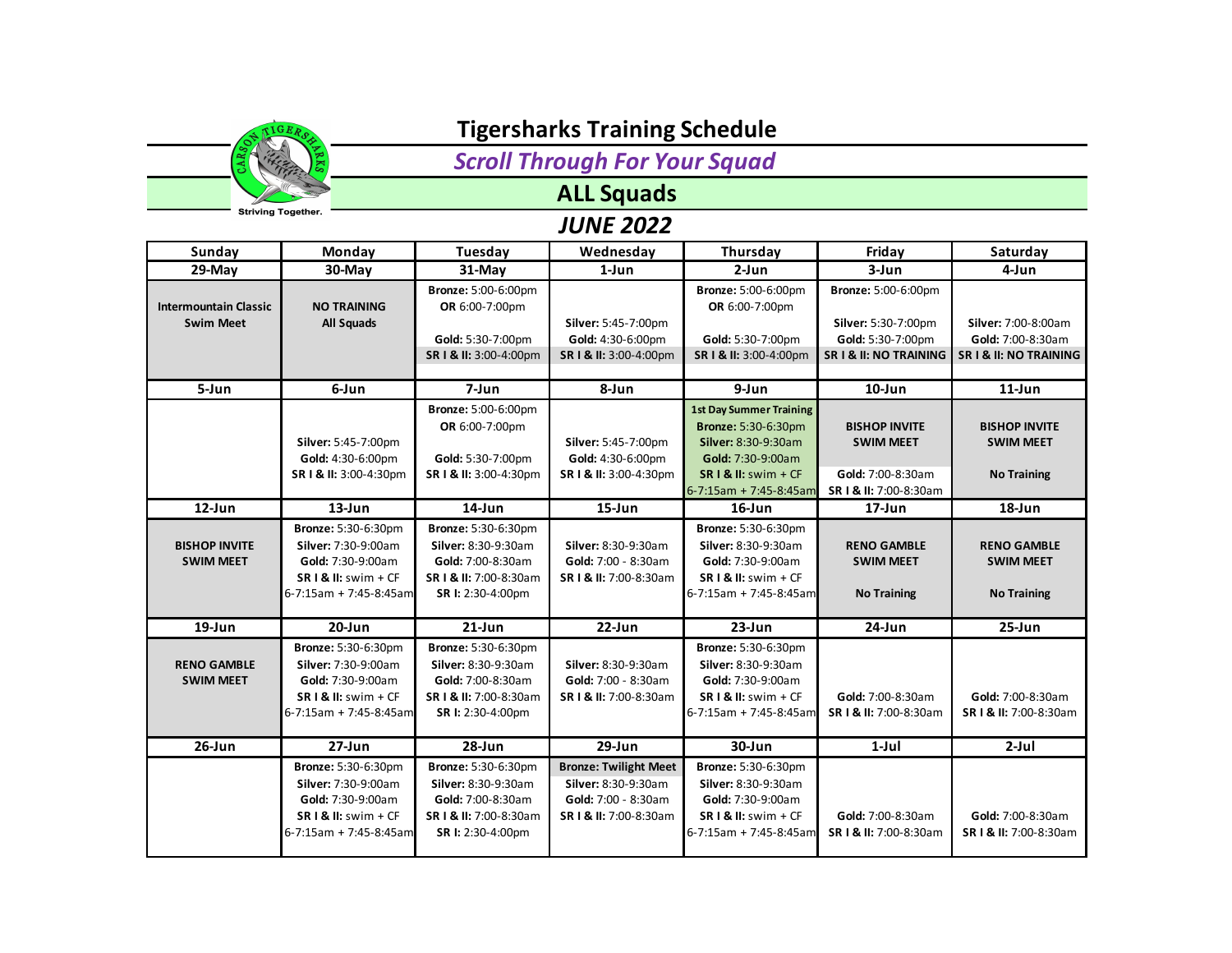

### **BRONZE SQUAD**

| <b>Striving Together.</b>                        |                                  |                                              | <b>JUNE 2022</b>                                                                           |                                                             |                                          |                                          |
|--------------------------------------------------|----------------------------------|----------------------------------------------|--------------------------------------------------------------------------------------------|-------------------------------------------------------------|------------------------------------------|------------------------------------------|
| Sunday                                           | Monday                           | Tuesday                                      | Wednesday                                                                                  | Thursday                                                    | Friday                                   | Saturday                                 |
| 29-May                                           | 30-May                           | $31-May$                                     | 1-Jun                                                                                      | $2-Jun$                                                     | $3 - Jun$                                | 4-Jun                                    |
| <b>Intermountain Classic</b><br><b>Swim Meet</b> | <b>NO TRAINING</b><br>All Squads | <b>Bronze: 5:00-6:00pm</b><br>OR 6:00-7:00pm |                                                                                            | <b>Bronze: 5:00-6:00pm</b><br>OR 6:00-7:00pm                | Bronze: 5:00-6:00pm                      |                                          |
| 5-Jun                                            | 6-Jun                            | 7-Jun                                        | 8-Jun                                                                                      | 9-Jun                                                       | $10$ -Jun                                | $11$ -Jun                                |
|                                                  |                                  | <b>Bronze: 5:00-6:00pm</b><br>OR 6:00-7:00pm |                                                                                            | Bronze: 5:30-6:30pm<br>1st Day of Summer<br><b>Schedule</b> | <b>BISHOP INVITE</b><br><b>SWIM MEET</b> | <b>BISHOP INVITE</b><br><b>SWIM MEET</b> |
| $12$ -Jun                                        | $13$ -Jun                        | 14-Jun                                       | $15$ -Jun                                                                                  | 16-Jun                                                      | $17 - Jun$                               | $18$ -Jun                                |
| <b>BISHOP INVITE</b><br><b>SWIM MEET</b>         | Bronze: 5:30-6:30pm              | Bronze: 5:30-6:30pm                          |                                                                                            | <b>Bronze: 5:30-6:30pm</b>                                  | <b>RENO GAMBLE</b><br><b>SWIM MEET</b>   | <b>RENO GAMBLE</b><br><b>SWIM MEET</b>   |
| $19$ -Jun                                        | 20-Jun                           | $21$ -Jun                                    | 22-Jun                                                                                     | $23$ -Jun                                                   | 24-Jun                                   | $25 - Jun$                               |
| <b>RENO GAMBLE</b><br><b>SWIM MEET</b>           | <b>Bronze: 5:30-6:30pm</b>       | Bronze: 5:30-6:30pm                          |                                                                                            | <b>Bronze: 5:30-6:30pm</b>                                  |                                          |                                          |
| $26$ -Jun                                        | $27 - Jun$                       | 28-Jun                                       | 29-Jun                                                                                     | 30-Jun                                                      | $1-Jul$                                  | $2-Jul$                                  |
|                                                  | <b>Bronze: 5:30-6:30pm</b>       | Bronze: 5:30-6:30pm                          | <b>Bronze: Twilight Meet</b><br>Check-in: 4:00pm<br>Warm-up: 4:30pm<br>Racing: 5:15-7:00pm | <b>Bronze: 5:30-6:30pm</b>                                  |                                          |                                          |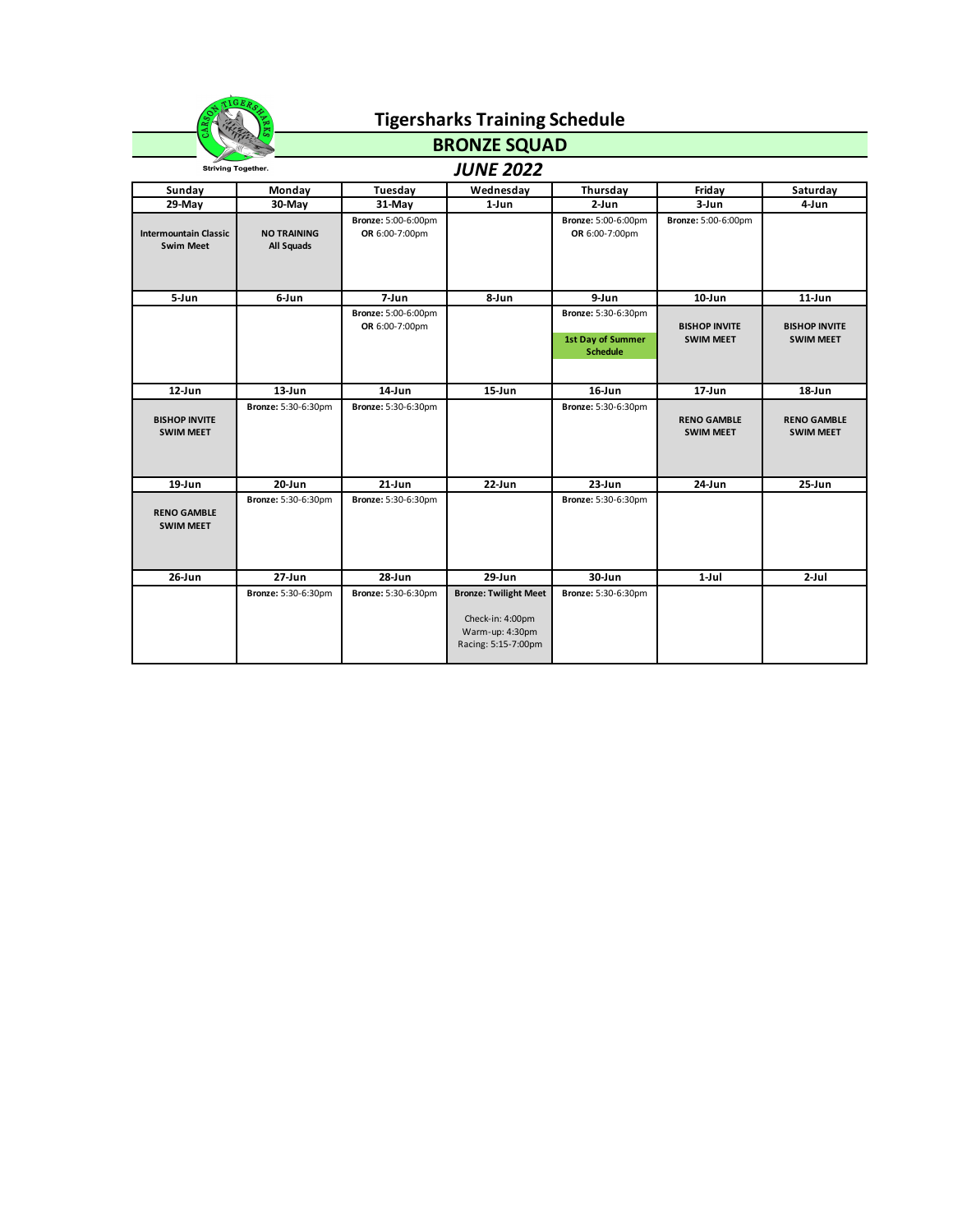

### **SILVER SQUAD**

| Sunday                                           | Monday                           | Tuesday             | Wednesday           | Thursday                                                           | Friday                                   | Saturday                                 |
|--------------------------------------------------|----------------------------------|---------------------|---------------------|--------------------------------------------------------------------|------------------------------------------|------------------------------------------|
| $29$ -May                                        | 30-May                           | 31-May              | $1$ -Jun            | $2-Jun$                                                            | 3-Jun                                    | 4-Jun                                    |
| <b>Intermountain Classic</b><br><b>Swim Meet</b> | <b>NO TRAINING</b><br>All Squads |                     | Silver: 5:45-7:00pm |                                                                    | Silver: 5:30-7:00pm                      | Silver: 7:00-8:00am                      |
| 5-Jun                                            | 6-Jun                            | 7-Jun               | 8-Jun               | 9-Jun                                                              | $10$ -Jun                                | $11$ -Jun                                |
|                                                  | Silver: 5:45-7:00pm              |                     | Silver: 5:45-7:00pm | Silver: 8:30-9:30am<br><b>1st Day of Summer</b><br><b>Schedule</b> | <b>BISHOP INVITE</b><br><b>SWIM MEET</b> | <b>BISHOP INVITE</b><br><b>SWIM MEET</b> |
| 12-Jun                                           | $13$ -Jun                        | 14-Jun              | 15-Jun              | $16$ -Jun                                                          | 17-Jun                                   | $18$ -Jun                                |
| <b>BISHOP INVITE</b><br><b>SWIM MEET</b>         | Silver: 7:30-9:00am              | Silver: 8:30-9:30am | Silver: 8:30-9:30am | Silver: 8:30-9:30am                                                | <b>RENO GAMBLE</b><br><b>SWIM MEET</b>   | <b>RENO GAMBLE</b><br><b>SWIM MEET</b>   |
| 19-Jun                                           | 20-Jun                           | $21$ -Jun           | 22-Jun              | 23-Jun                                                             | 24-Jun                                   | $25 - Jun$                               |
| <b>RENO GAMBLE</b><br><b>SWIM MEET</b>           | Silver: 7:30-9:00am              | Silver: 8:30-9:30am | Silver: 8:30-9:30am | Silver: 8:30-9:30am                                                |                                          |                                          |
| $26$ -Jun                                        | 27-Jun                           | 28-Jun              | 29-Jun              | 30-Jun                                                             | $1-Jul$                                  | $2-Jul$                                  |
|                                                  | Silver: 7:30-9:00am              | Silver: 8:30-9:30am | Silver: 8:30-9:30am | Silver: 8:30-9:30am                                                |                                          |                                          |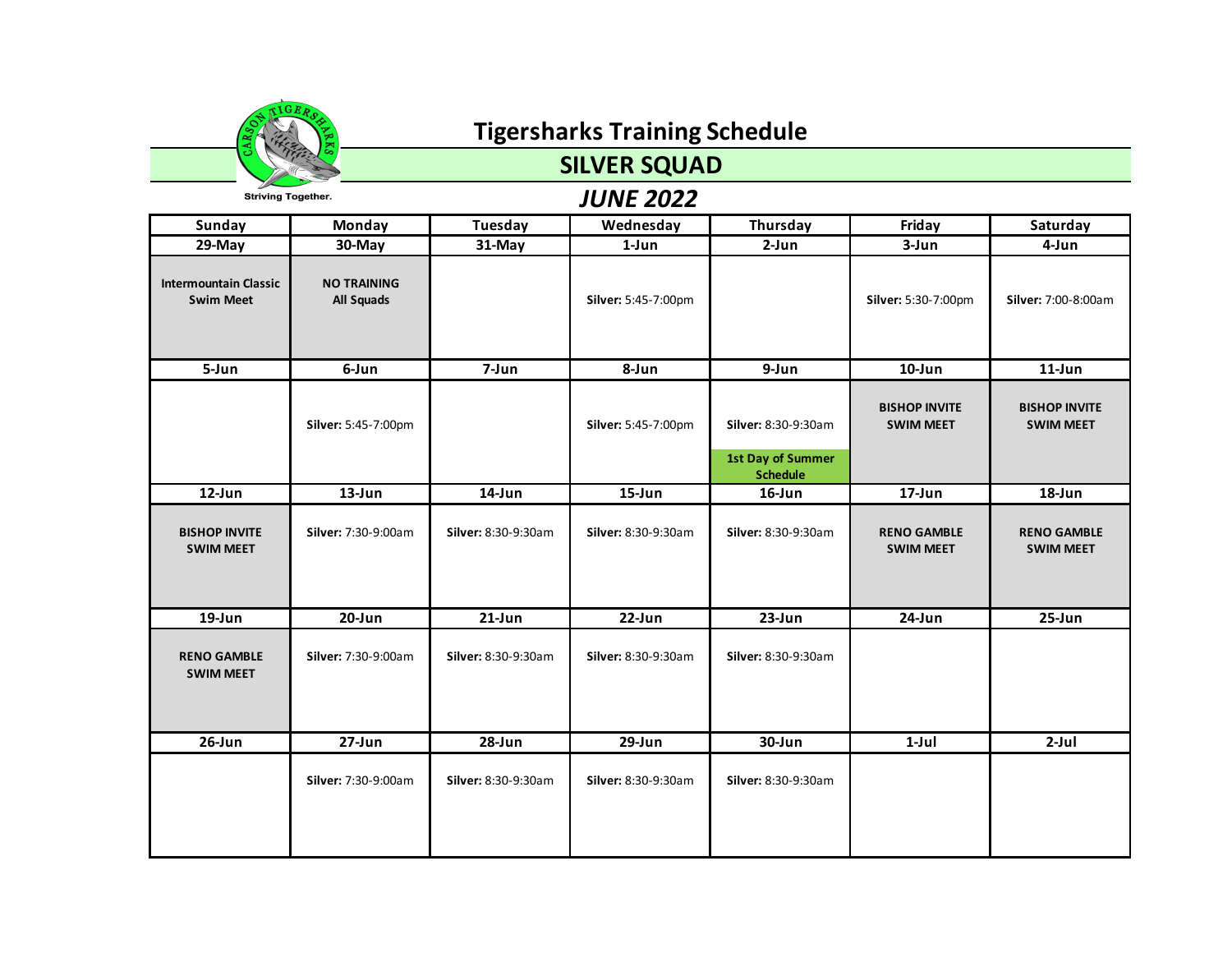

### **GOLD SQUAD**

| Sunday                                           | Monday                                  | Tuesday           | Wednesday           | Thursday                                           | Friday                                                          | Saturday                                                       |
|--------------------------------------------------|-----------------------------------------|-------------------|---------------------|----------------------------------------------------|-----------------------------------------------------------------|----------------------------------------------------------------|
| 29-May                                           | 30-May                                  | 31-May            | 1-Jun               | $2-Jun$                                            | $3 - Jun$                                                       | 4-Jun                                                          |
| <b>Intermountain Classic</b><br><b>Swim Meet</b> | <b>NO TRAINING</b><br><b>All Squads</b> | Gold: 5:30-7:00pm | Gold: 4:30-6:00pm   | Gold: 5:30-7:00pm                                  | Gold: 5:30-7:00pm                                               | Gold: 7:00-8:30am                                              |
| 5-Jun                                            | 6-Jun                                   | 7-Jun             | 8-Jun               | 9-Jun                                              | $10$ -Jun                                                       | $11$ -Jun                                                      |
|                                                  | Gold: 4:30-6:00pm                       | Gold: 5:30-7:00pm | Gold: 4:30-6:00pm   | 1st day of<br>summer training<br>Gold: 7:30-9:00am | <b>BISHOP INVITE</b><br><b>SWIM MEET</b><br>Gold: 7:00 - 8:30am | <b>BISHOP INVITE</b><br><b>SWIM MEET</b><br><b>No Training</b> |
| 12-Jun                                           | $13$ -Jun                               | $14$ -Jun         | $15 - Jun$          | $16$ -Jun                                          | 17-Jun                                                          | $18$ -Jun                                                      |
| <b>BISHOP INVITE</b><br><b>SWIM MEET</b>         | Gold: 7:30-9:00am                       | Gold: 7:00-8:30am | Gold: 7:00 - 8:30am | Gold: 7:30-9:00am                                  | <b>RENO GAMBLE</b><br><b>SWIM MEET</b><br><b>No Training</b>    | <b>RENO GAMBLE</b><br><b>SWIM MEET</b><br><b>No Training</b>   |
| 19-Jun                                           | 20-Jun                                  | $21$ -Jun         | 22-Jun              | 23-Jun                                             | 24-Jun                                                          | $25 - Jun$                                                     |
| <b>RENO GAMBLE</b><br><b>SWIM MEET</b>           | Gold: 7:30-9:00am                       | Gold: 7:00-8:30am | Gold: 7:00 - 8:30am | Gold: 7:30-9:00am                                  | Gold: 7:00-8:30am                                               | Gold: 7:00-8:30am                                              |
| $26$ -Jun                                        | $27 - Jun$                              | 28-Jun            | $29$ -Jun           | 30-Jun                                             | $1-Jul$                                                         | $2-Jul$                                                        |
|                                                  | Gold: 7:30-9:00am                       | Gold: 7:00-8:30am | Gold: 7:00 - 8:30am | Gold: 7:30-9:00am                                  | Gold: 7:00-8:30am                                               | Gold: 7:00-8:30am                                              |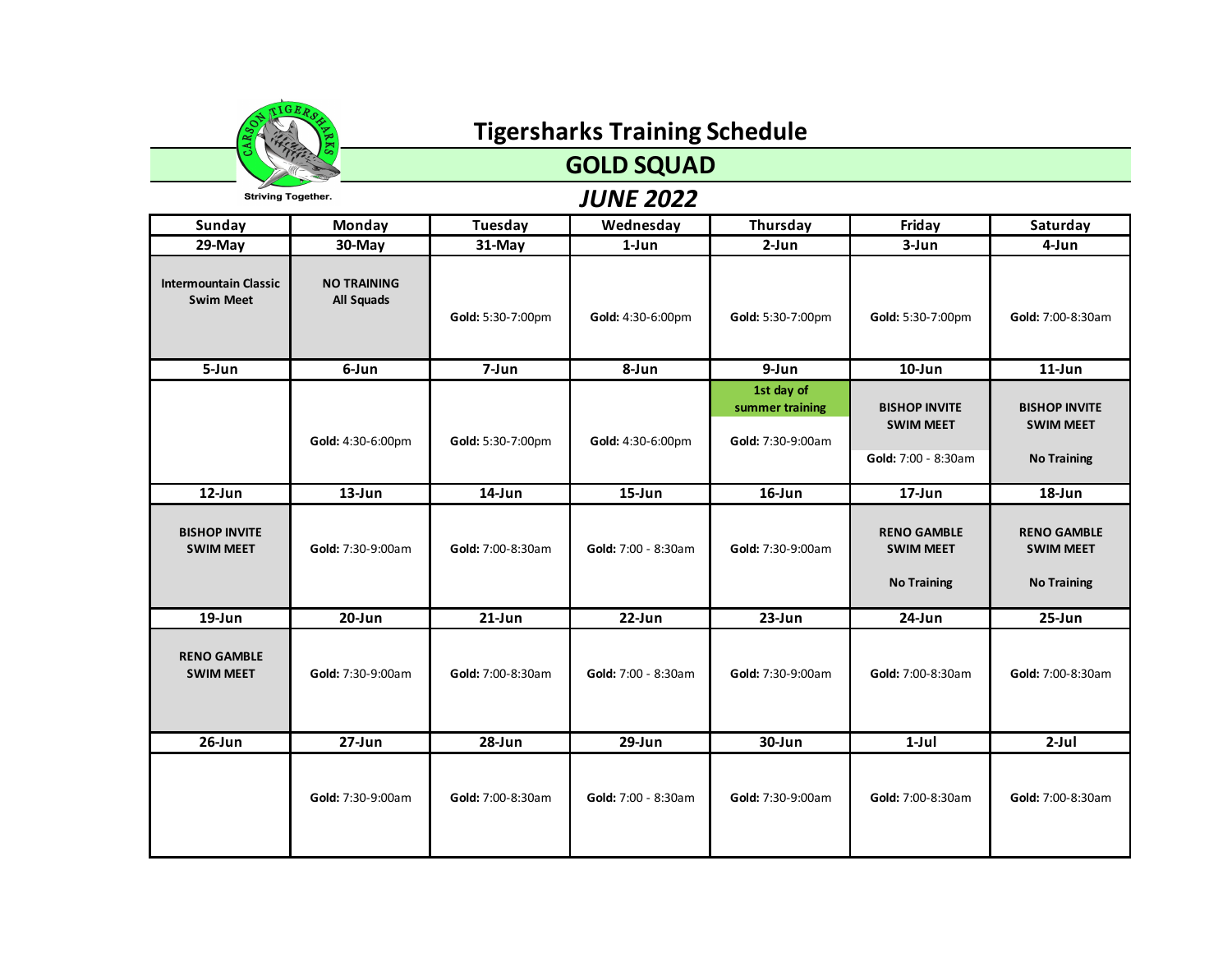

## **SENIOR SQUAD**

**Striving Together.** 

| <b>Sunday</b>                                    | <b>Monday</b>                                                            | <b>Tuesday</b>                              | Wednesday              | Thursday                                                                                             | Friday                                                             | Saturday                                                       |
|--------------------------------------------------|--------------------------------------------------------------------------|---------------------------------------------|------------------------|------------------------------------------------------------------------------------------------------|--------------------------------------------------------------------|----------------------------------------------------------------|
| $29-May$                                         | $30$ -May                                                                | 31-May                                      | $1$ -Jun               | $2-Jun$                                                                                              | 3-Jun                                                              | 4-Jun                                                          |
| <b>Intermountain Classic</b><br><b>Swim Meet</b> | <b>NO TRAINING</b><br><b>All Squads</b>                                  | SR I & II: 3:00-4:00pm                      | SR   & II: 3:00-4:00pm | SR I & II: 3:00-4:00pm                                                                               | <b>SR I &amp; II: NO TRAINING</b>                                  | <b>SR I &amp; II: NO TRAINING</b>                              |
| 5-Jun                                            | 6-Jun                                                                    | 7-Jun                                       | 8-Jun                  | 9-Jun                                                                                                | $10$ -Jun                                                          | $11$ -Jun                                                      |
|                                                  | SR   & II: 3:00-4:30pm                                                   | SR I & II: 3:00-4:30pm                      | SR   & II: 3:00-4:30pm | 1st day summer<br>training<br><b>SRI&amp;II:</b><br>swim = $6:00-7:15am$<br>$crossfit = 7:45-8:45am$ | <b>BISHOP INVITE</b><br><b>SWIM MEET</b><br>SR   & II: 7:00-8:30am | <b>BISHOP INVITE</b><br><b>SWIM MEET</b><br><b>No Training</b> |
| $12$ -Jun                                        | $13 - Jun$                                                               | 14-Jun                                      | $15 - Jun$             | 16-Jun                                                                                               | 17-Jun                                                             | 18-Jun                                                         |
| <b>BISHOP INVITE</b><br><b>SWIM MEET</b>         | <b>SRI&amp;II:</b><br>swim = $6:00 - 7:15am$<br>crossfit = $7:45-8:45am$ | SR I & II: 7:00-8:30am<br>SR I: 2:30-4:00pm | SR   & II: 7:00-8:30am | <b>SRI&amp;II:</b><br>swim = $6:00-7:15am$<br>crossfit = $7:45-8:45am$                               | <b>RENO GAMBLE</b><br><b>SWIM MEET</b><br><b>No Training</b>       | <b>RENO GAMBLE</b><br><b>SWIM MEET</b><br><b>No Training</b>   |
| $19$ -Jun                                        | $20 - Jun$                                                               | $21$ -Jun                                   | $22$ -Jun              | $23$ -Jun                                                                                            | 24-Jun                                                             | $25 - Jun$                                                     |
| <b>RENO GAMBLE</b><br><b>SWIM MEET</b>           | <b>SRI&amp;II:</b><br>swim = $6:00-7:15am$<br>crossfit = $7:45-8:45am$   | SR   & II: 7:00-8:30am<br>SR I: 2:30-4:00pm | SR   & II: 7:00-8:30am | <b>SRI&amp;II:</b><br>swim = $6:00-7:15am$<br>crossfit = $7:45-8:45am$                               | SR   & II: 7:00-8:30am                                             | SR   & II: 7:00-8:30am                                         |
| $26$ -Jun                                        | 27-Jun                                                                   | 28-Jun                                      | $29$ -Jun              | $30 - Jun$                                                                                           | $1-Jul$                                                            | $2-Jul$                                                        |
|                                                  | <b>SRI&amp;II:</b><br>swim = $6:00-7:15am$<br>crossfit = $7:45-8:45am$   | SR   & II: 7:00-8:30am<br>SR I: 2:30-4:00pm | SR   & II: 7:00-8:30am | <b>SRI&amp;II:</b><br>swim = $6:00-7:15am$<br>crossfit = $7:45-8:45am$                               | SR   & II: 7:00-8:30am                                             | SR   & II: 7:00-8:30am                                         |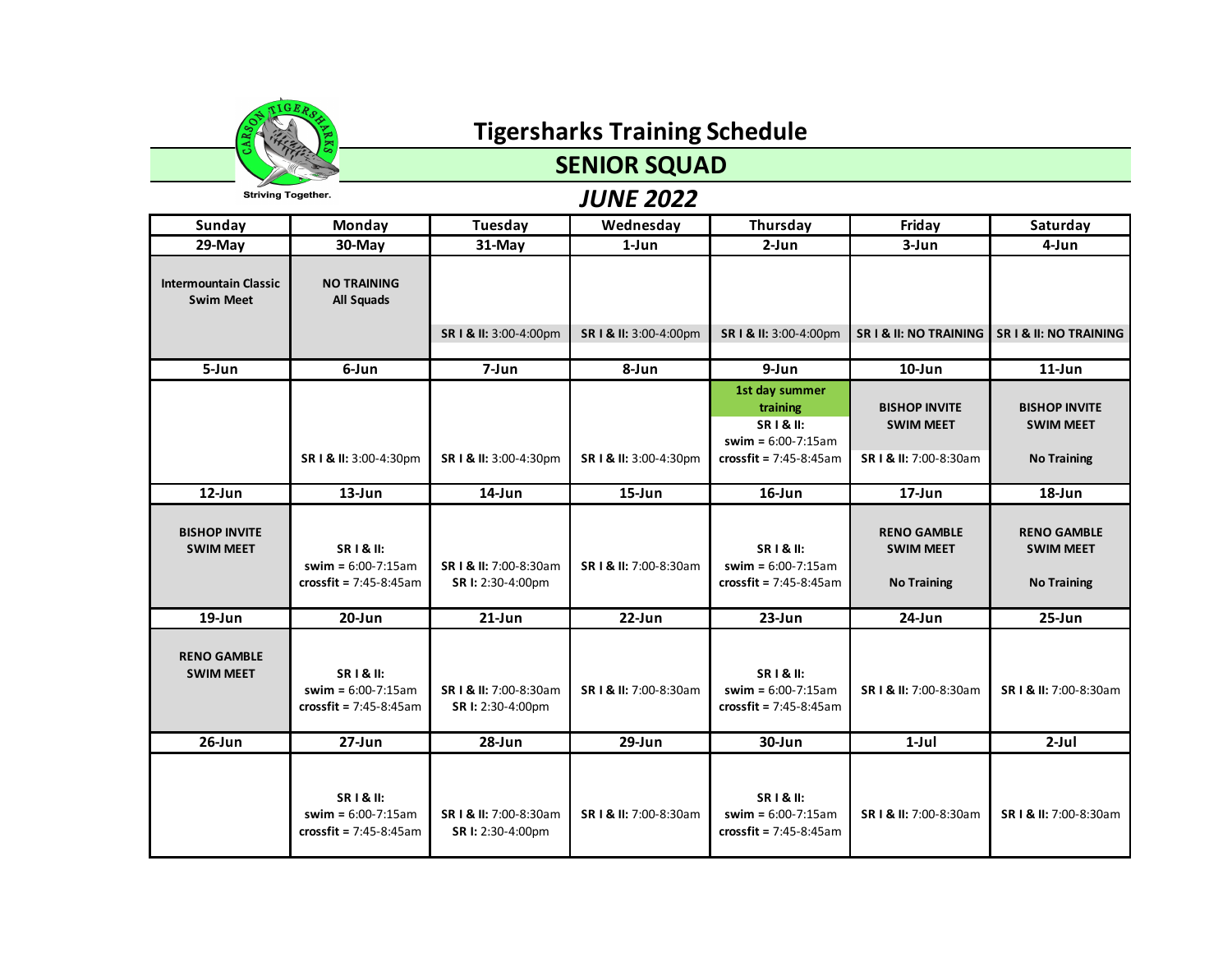

## **MASTERS Squad**

| Sunday     | Monday     | Tuesday   | Wednesday | Thursday  | Friday    | Saturday           |
|------------|------------|-----------|-----------|-----------|-----------|--------------------|
|            |            |           | 1-Jun     | $2-Jun$   | 3-Jun     | 4-Jun              |
|            |            |           |           |           | 5:45-7am  | 6-7:30am           |
| 5-Jun      | 6-Jun      | 7-Jun     | 8-Jun     | 9-Jun     | $10$ -Jun | $11$ -Jun          |
|            |            |           | 5:45-7am  |           | 5:45-7am  | <b>NO TRAINING</b> |
| $12$ -Jun  | $13$ -Jun  | $14$ -Jun | $15$ -Jun | $16$ -Jun | 17-Jun    | 18-Jun             |
|            |            |           | 5:45-7am  |           | 5:45-7am  | 5:45-7am           |
| $19 - Jun$ | $20$ -Jun  | $21$ -Jun | 22-Jun    | $23$ -Jun | 24-Jun    | 25-Jun             |
|            |            |           | 5:45-7am  |           | 5:45-7am  | 6-7:30am           |
| $26$ -Jun  | $27 - Jun$ | 28-Jun    | $29$ -Jun | 30-Jun    | $1-Jul$   | $2-Jul$            |
|            |            |           | 5:45-7am  |           | 5:45-7am  | 6-7:30am           |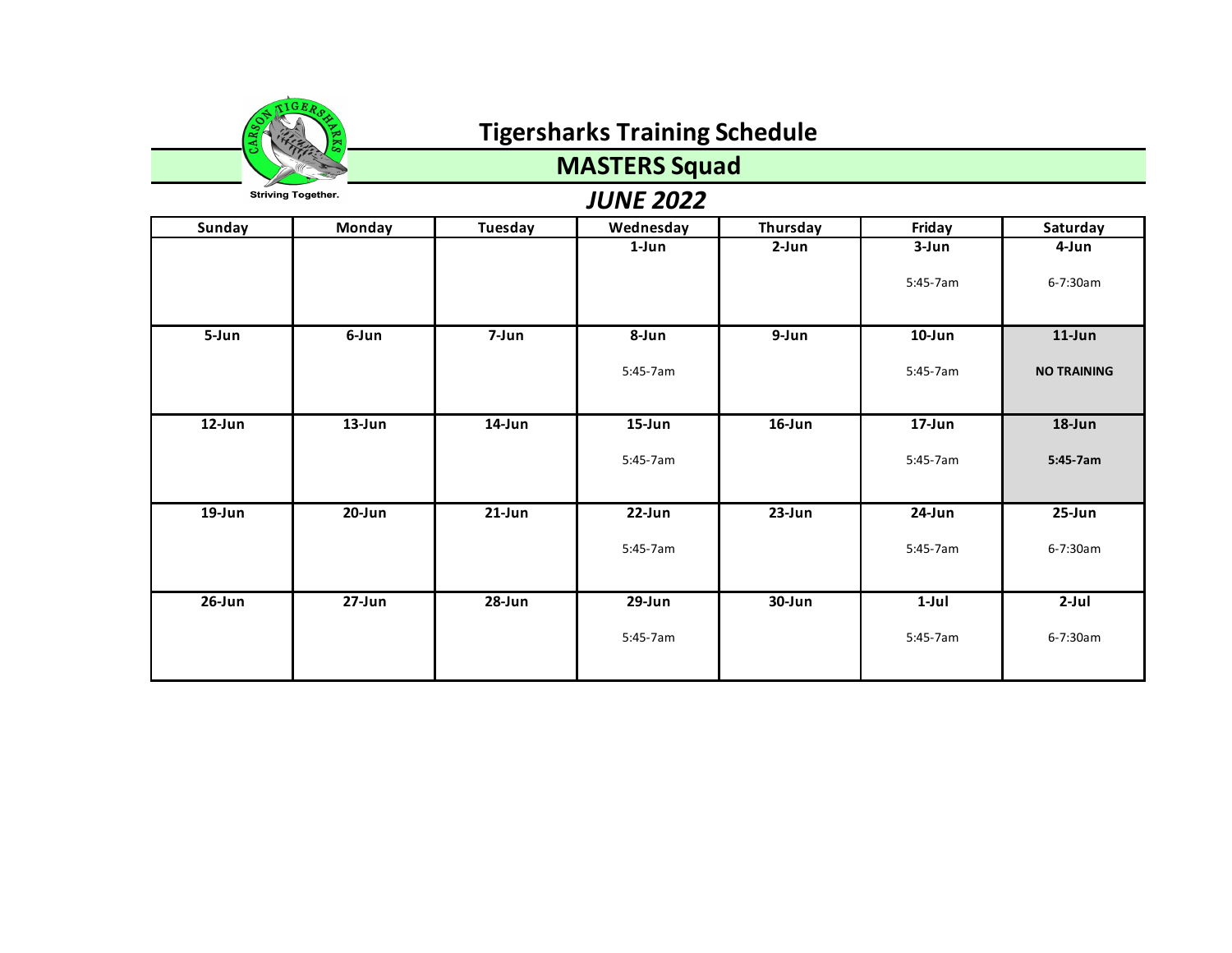

## **General Summer Training Schedule**

#### **Striving Together.**

## *Thursday June 9 - Thursday August 4*

| Sunday | <b>Monday</b>               | <b>Tuesday</b>             | Wednesday              | Thursday                    |
|--------|-----------------------------|----------------------------|------------------------|-----------------------------|
|        | <b>Bronze: 5:30-6:30pm</b>  | <b>Bronze: 5:30-6:30pm</b> |                        | <b>Bronze: 5:30-6:30pm</b>  |
|        | Silver: 7:30-9:00am         | <b>Silver: 8:30-9:30am</b> | Silver: 8:30-9:30am    | Silver: 8:30-9:30am         |
|        | <b>Gold: 7:30-9:00am</b>    | Gold: 7:00-8:30am          | Gold: 7:00 - 8:30am    | <b>Gold: 7:30-9:00am</b>    |
|        | $SR I & II:$ swim + CF      | SR   & II: 7:00-8:30am     | SR I & II: 7:00-8:30am | $SR I & II:$ swim + CF      |
|        | $6 - 7:15$ am + 7:45-8:45am | SR I: 2:30-4:00pm          |                        | $6 - 7:15$ am + 7:45-8:45am |
|        |                             |                            |                        |                             |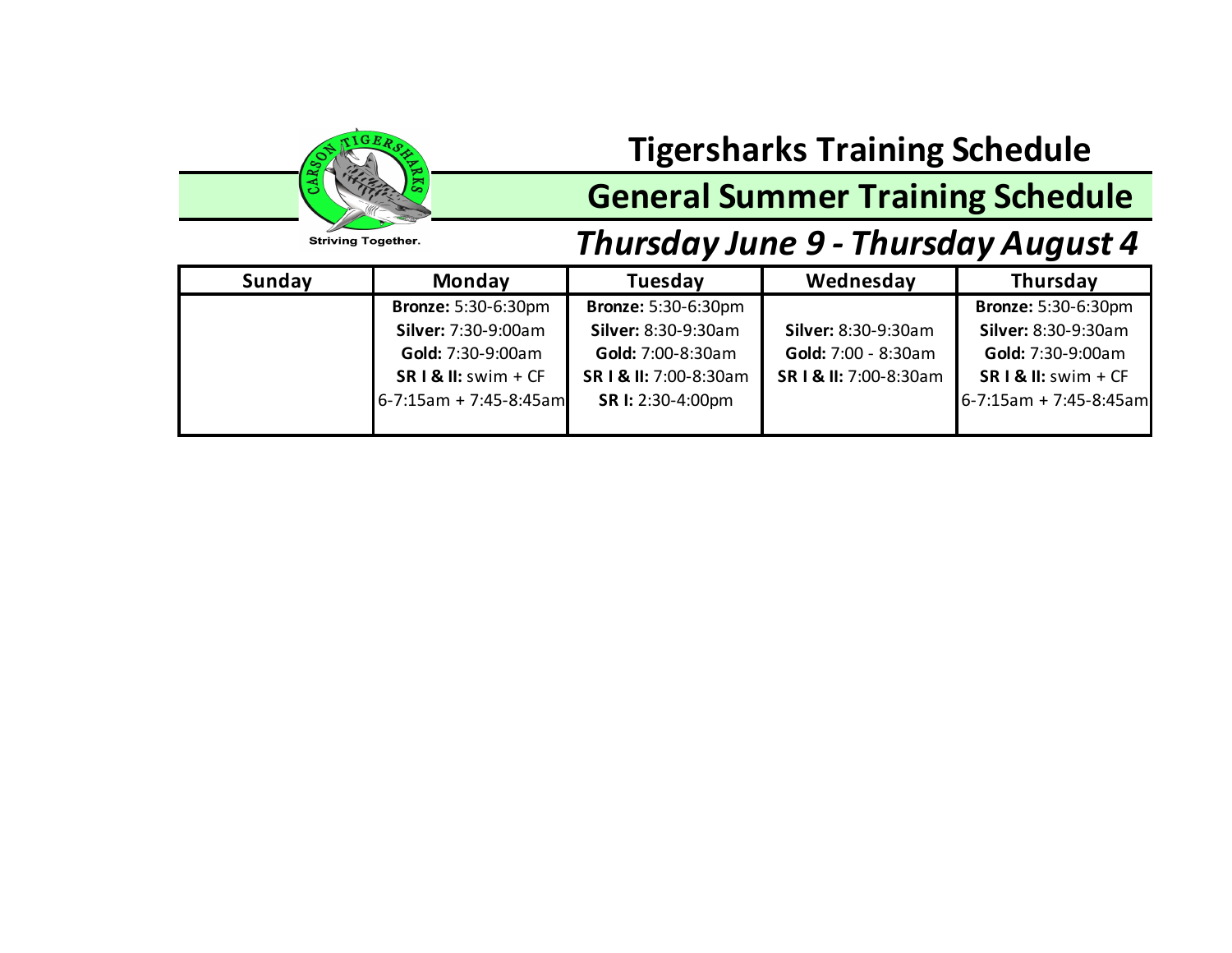| Friday                   | Saturday                 |
|--------------------------|--------------------------|
| <b>Gold:</b> 7:00-8:30am | <b>Gold:</b> 7:00-8:30am |
| SR   & II: 7:00-8:30am   | SR   & II: 7:00-8:30am   |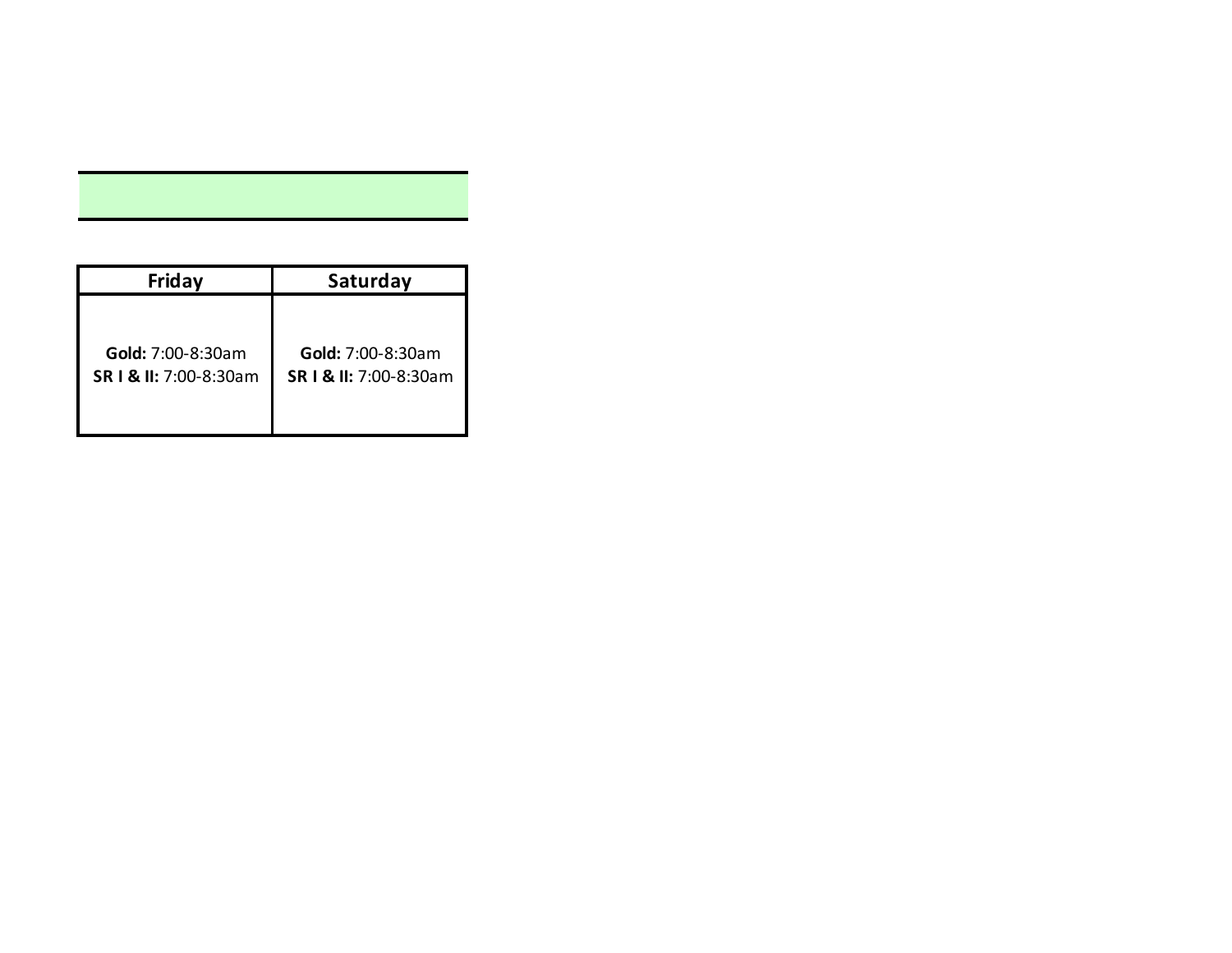## **Tigersharks Senior Squads**

## **General Summer Training Schedule**

## *Thursday June 9 - Thursday August 4*



**\*Crossfit training will run from Thursday, June 9 - Thursday, July 14.**